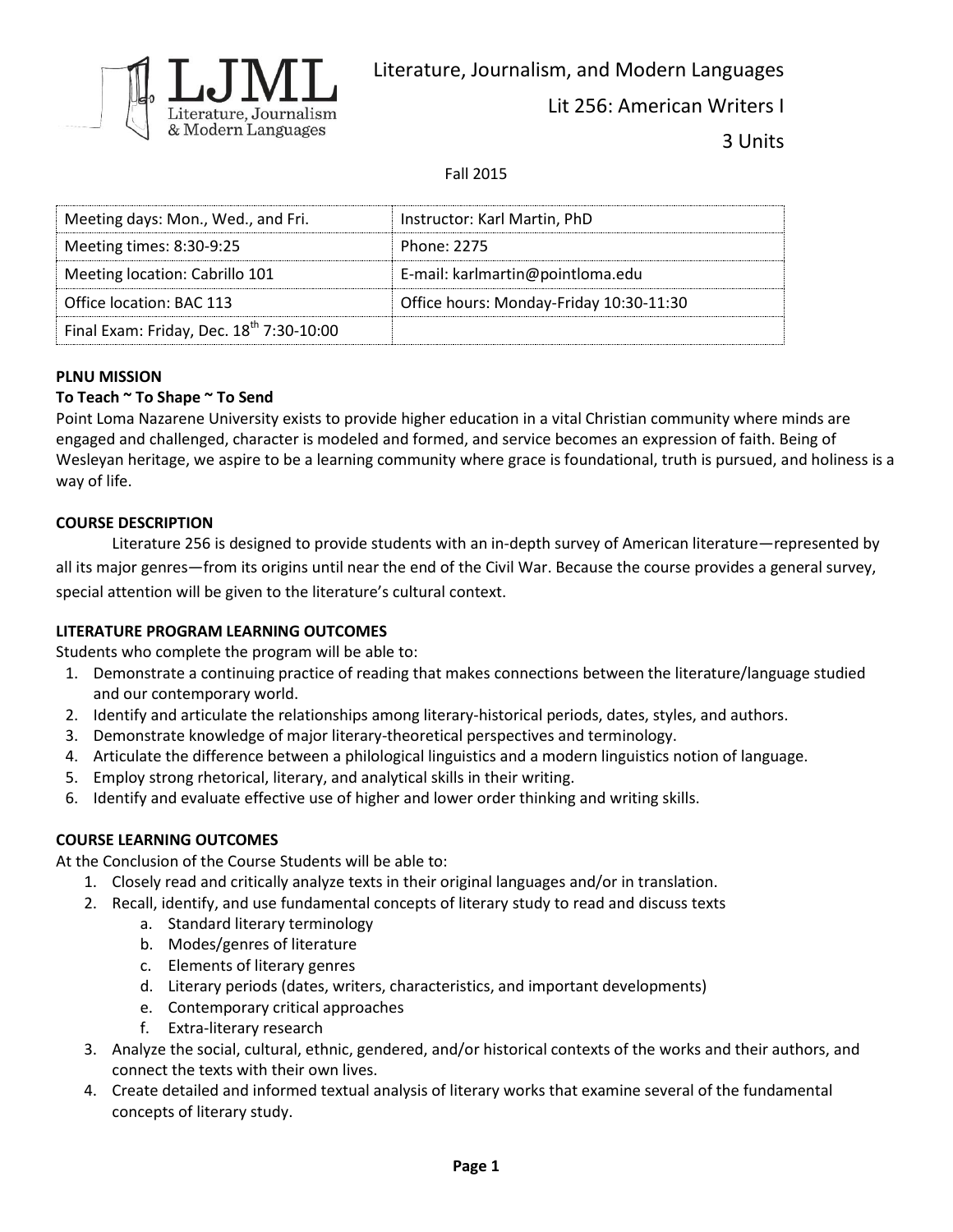#### **TEXTS**

*The Norton Anthology of American Literature: Volume A: Beginnings to 1820 The Norton Anthology of American Literature: Volume B: 1820-1865*

#### **COURSE REQUIRMENTS**

- *Reading*: Dates for the readings are clearly indicated on the schedule. Read daily if possible and complete all reading on time.
- *Responses*: Ten times during the semester—but never more than once a week—each student will bring to class or post to Canvas a response to the daily reading. Together, these ten responses will constitute 10% of the total grade. The specific form of the response will differ depending on whether students are responding to poetry or to prose. Details concerning the responses will be posted on Canvas. On the days you complete a response, you will be expected to participate in the discussion more fully than your fellow classmates.
- *Canvas Discussion Board:* Regularly during the semester, you will have the opportunity to participate in the Canvas discussion board. I will create forums. Participation in the discussion board forums will count toward your participation grade in the course.
- *Discussion*: The success of the course will be directly related to the quality of daily discussions. Each of you must feel comfortable contributing to discussions. And each of you should bring any questions you have about the reading to our attention during the course of our discussions.
- *Writing*: Each student will complete a mid-term exam, a final exam, and two 3-5 page essays written outside of class. Each of the exams will include a written portion. The final exam will contain comprehensive elements. Students cannot pass the course without completing all four of these major assignments. Late essays will receive a ten percent daily deduction and will not be accepted when the value would be zero.
- *Oral Presentation*: Once during the semester, in groups of two or three, students will give an oral presentation on a prose writer. And once during the semester each student will give an oral presentation on a poem in the anthology but not a part of the assigned reading.

#### **ASSESSMENT AND GRADING**

| Your final grade will be determined as follows:                                                                        |                                                                                                                                                                                                                                                                                                                                                            |
|------------------------------------------------------------------------------------------------------------------------|------------------------------------------------------------------------------------------------------------------------------------------------------------------------------------------------------------------------------------------------------------------------------------------------------------------------------------------------------------|
| Essay #1                                                                                                               | 15%                                                                                                                                                                                                                                                                                                                                                        |
| Mid-Term Exam                                                                                                          | 20%                                                                                                                                                                                                                                                                                                                                                        |
| Essay #2                                                                                                               | 15%                                                                                                                                                                                                                                                                                                                                                        |
| <b>Prose Presentation</b>                                                                                              | 4%                                                                                                                                                                                                                                                                                                                                                         |
| <b>Poetry Presentation</b>                                                                                             | 1%                                                                                                                                                                                                                                                                                                                                                         |
| Final Exam                                                                                                             | 30%                                                                                                                                                                                                                                                                                                                                                        |
| Participation                                                                                                          | 5%                                                                                                                                                                                                                                                                                                                                                         |
| <b>Reading Responses</b>                                                                                               | 10%                                                                                                                                                                                                                                                                                                                                                        |
| points earn a B, and so on.<br>C indicates average work<br>D indicates passing work<br>F indicates unsatisfactory work | Your work will not be graded on a curve. A traditional scale will be used. Those who earn<br>more than 90% of the possible points earn an A, those who earn between 80-89% of the<br>A indicates exceptional work (roughly 20% of students normally achieve this level)<br>B indicates superior work (roughly 30% of students normally achieve this level) |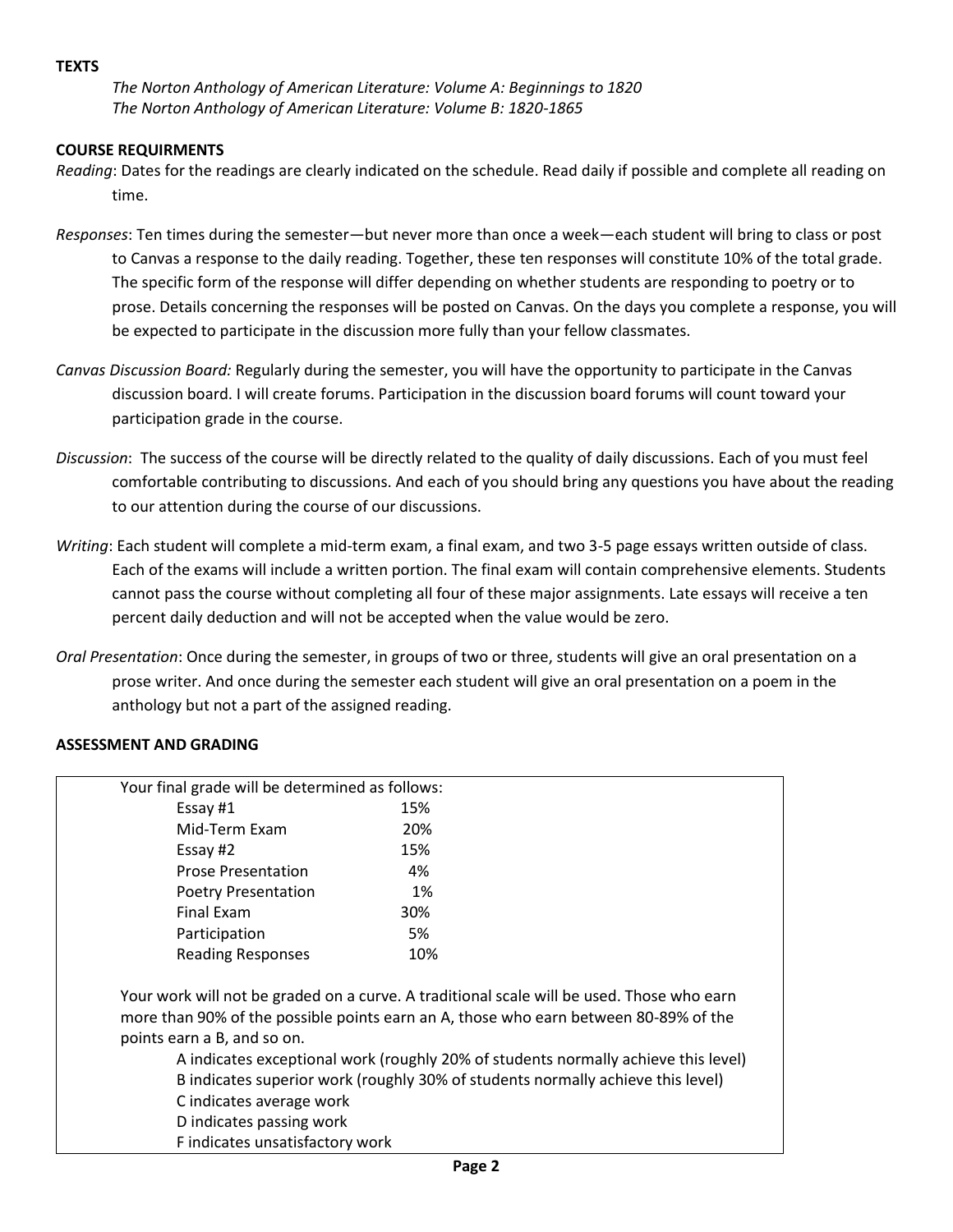#### **ATTENDANCE AND PARTICIPATION**

Regular and punctual attendance at all classes is considered essential to optimum academic achievement. If the student is absent from more than 10 percent of class meetings, the faculty member has the option of filing a written report which may result in de-enrollment. If the absences exceed 20 percent, the student may be de-enrolled without notice. If the date of de-enrollment is past the last date to withdraw from a class, the student will be assigned a grade of W or WF consistent with university policy in the grading section of the catalog. See Academic Policies in the undergraduate academic catalog.

## **ACADEMIC HONESTY**

Students should demonstrate academic honesty by doing original work and by giving appropriate credit to the ideas of others. As explained in the university catalog, academic dishonesty is the act of presenting information, ideas, and/or concepts as one's own when in reality they are the results of another person's creativity and effort. Violations of university academic honesty include cheating, plagiarism, falsification, aiding the academic dishonesty of others, or malicious misuse of university resources. A faculty member who believes a situation involving academic dishonesty has been detected may assign a failing grade for a) that particular assignment or examination, and/or b) the course following the procedure in the university catalog. Students may appeal also using the procedure in the university catalog. See Academic Policies for further information.

#### **ACADEMIC ACCOMMODATIONS**

While all students are expected to meet the minimum academic standards for completion of this course as established by the instructor, students with disabilities may request academic accommodations. At Point Loma Nazarene University, students must request that academic accommodations by filing documentation with the Disability Resource Center (DRC), located in the Bond Academic Center. Once the student files documentation, the Disability Resource Center will contact the student's instructors and provide written recommendations for reasonable and appropriate accommodations to meet the individual needs of the student. See Academic Policies in the undergraduate academic catalog.

#### **COURSE CREDIT HOUR INFORMATION**

In the interest of providing sufficient time to accomplish the stated Course Learning Outcomes, this class meets the PLNU credit hour policy for a 3 unit class delivered over 15 weeks. Specific details about how the class meets the credit hour requirement can be provided upon request.

# **FERPA POLICY**

In compliance with federal law, neither PLNU student ID nor social security number should be used in publicly posted grades or returned sets of assignments without student written permission. This class will meet the federal requirements by. Also in compliance with FERPA, you will be the only person given information about your progress in this class unless you have designated others to receive it in the "Information Release" section of the student portal. See Policy Statements in the undergraduate academic catalog.

#### **FINAL EXAMINATION POLICY**

Successful completion of this class requires taking the final examination on its scheduled day. The final examination schedule is posted on the Class Schedules site. No requests for early examinations or alternative days will be approved.

#### **COPYRIGHT POLICY**

Point Loma Nazarene University, as a non-profit educational institution, is entitled by law to use materials protected by the US Copyright Act for classroom education. Any use of those materials outside the class may violate the law.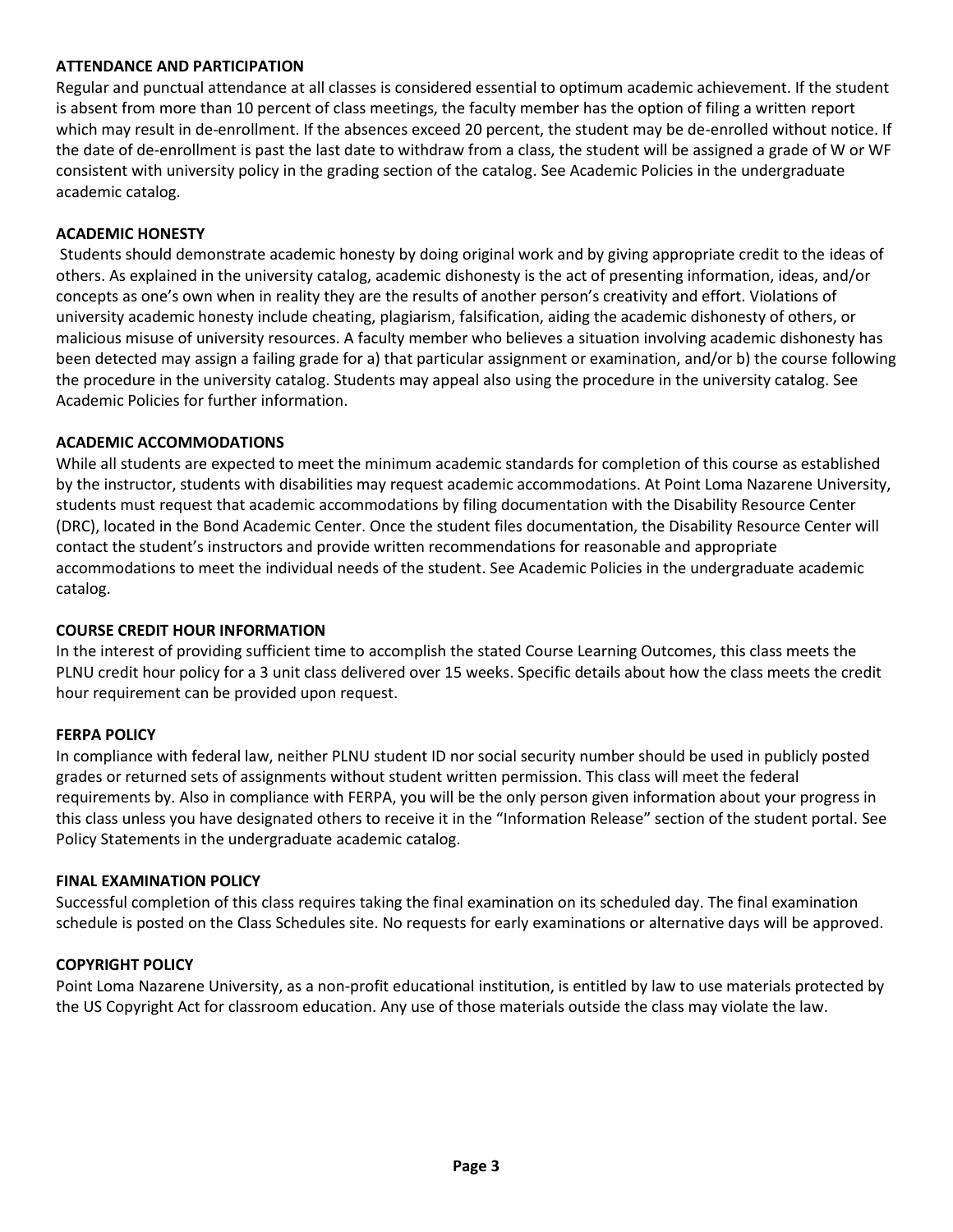# READING SCHEDULE FOR LIT 256: AMERICAN WRITERS I

*Always read the editor's introduction. When no page numbers are given, you are expected to read the entire selection.*

| Tues. 9/1                              | "Beginnings to 1700"                                                                                                                                                                    |
|----------------------------------------|-----------------------------------------------------------------------------------------------------------------------------------------------------------------------------------------|
| Wed. 9/2                               | The Navajo Creation Story, 25-34; Native American Trickster Tales, 100-01; and Navajo, 114-20                                                                                           |
| Fri. 9/4                               | All selections from Columbus, de Las Casas, and de Vaca                                                                                                                                 |
| Mon. 9/7                               | No Class Session in Honor of the American Labor Movement                                                                                                                                |
| Wed. 9/9                               | William Bradford, 121-56; and Cotton Mather, 327-28 and 333-39                                                                                                                          |
| Fri. 9/11                              | John Winthrop, 165-77; Cotton Mather 340-53, and The Bay Psalm Book, 186-192                                                                                                            |
| Mon. 9/14                              | All selections from Anne Bradstreet                                                                                                                                                     |
| Wed. 9/16                              | Michael Wigglesworth, 238-55; and Samuel Sewall, 323-26                                                                                                                                 |
| Fri. 9/18                              | Edward Taylor, 289-307; and The New England Primer, 361-63                                                                                                                              |
| Mon. 9/21                              | Rowlandson; Essay #1 Assigned                                                                                                                                                           |
| Wed. 9/23                              | "American Literature 1700-1820"                                                                                                                                                         |
| Fri. 9/25                              | Jonathan Edwards, 396-409 and 416-441                                                                                                                                                   |
| Mon. 9/28                              | Ben Franklin 480-542                                                                                                                                                                    |
| Wed. 9/30                              | Thomas Paine 639-53                                                                                                                                                                     |
| Fri. 10/2                              | Thomas Jefferson 659-67; Essay #1 Due                                                                                                                                                   |
| Mon. 10/5                              | Olaudah Equiano                                                                                                                                                                         |
| Wed. 10/7                              | "Women's Poetry: From Manuscript to Print," 722-37; and Judith Sergent Murray, 737-55                                                                                                   |
| Fri. 10/9                              | Phillis Wheatley                                                                                                                                                                        |
| Mon. 10/12                             | Royall Tyler                                                                                                                                                                            |
| Wed. 10/14                             | Hannah Webster Foster 817-848                                                                                                                                                           |
| Fri. 10/16                             | Hannah Webster Foster 848-879                                                                                                                                                           |
| Mon. 10/19                             | Hannah Webster Foster 879-916                                                                                                                                                           |
| Wed. 10/21                             | <b>Mid-Term Exam</b>                                                                                                                                                                    |
| Fri. 10/23                             | No Class Session-Fall Break                                                                                                                                                             |
| Mon. 10/26<br>Wed. 10/28<br>Fri. 10/30 | "American Literature 1820-1865"<br>Washington Irving, 29-62<br>Lydia Maria Child and "The Declaration of Sentiments" from the web<br>http://www.fordham.edu/halsall/mod/senecafalls.asp |
| Mon. 11/2                              | Ralph Waldo Emerson, 243-69                                                                                                                                                             |
| Wed. 11/4                              | Ralph Waldo Emerson, 269-86                                                                                                                                                             |
| Fri. 11/6                              | Henry David Thoreau, 961-79                                                                                                                                                             |
| Mon. 11/9                              | Henry David Thoreau, 981-1033 and 1147-55                                                                                                                                               |
| Wed. 11/11                             | Edgar Allan Poe, 654-67 and 687-95                                                                                                                                                      |
| Fri. 11/13                             | Edgar Allan Poe, 701-19                                                                                                                                                                 |
| Mon. 11/16                             | Nathaniel Hawthorne, 409-29                                                                                                                                                             |
| Wed. 11/18                             | Hawthorne, The Scarlet Letter, Chapters I-IX                                                                                                                                            |
| Fri. 11/20                             | Hawthorne, The Scarlet Letter, Chapters X-XVII                                                                                                                                          |